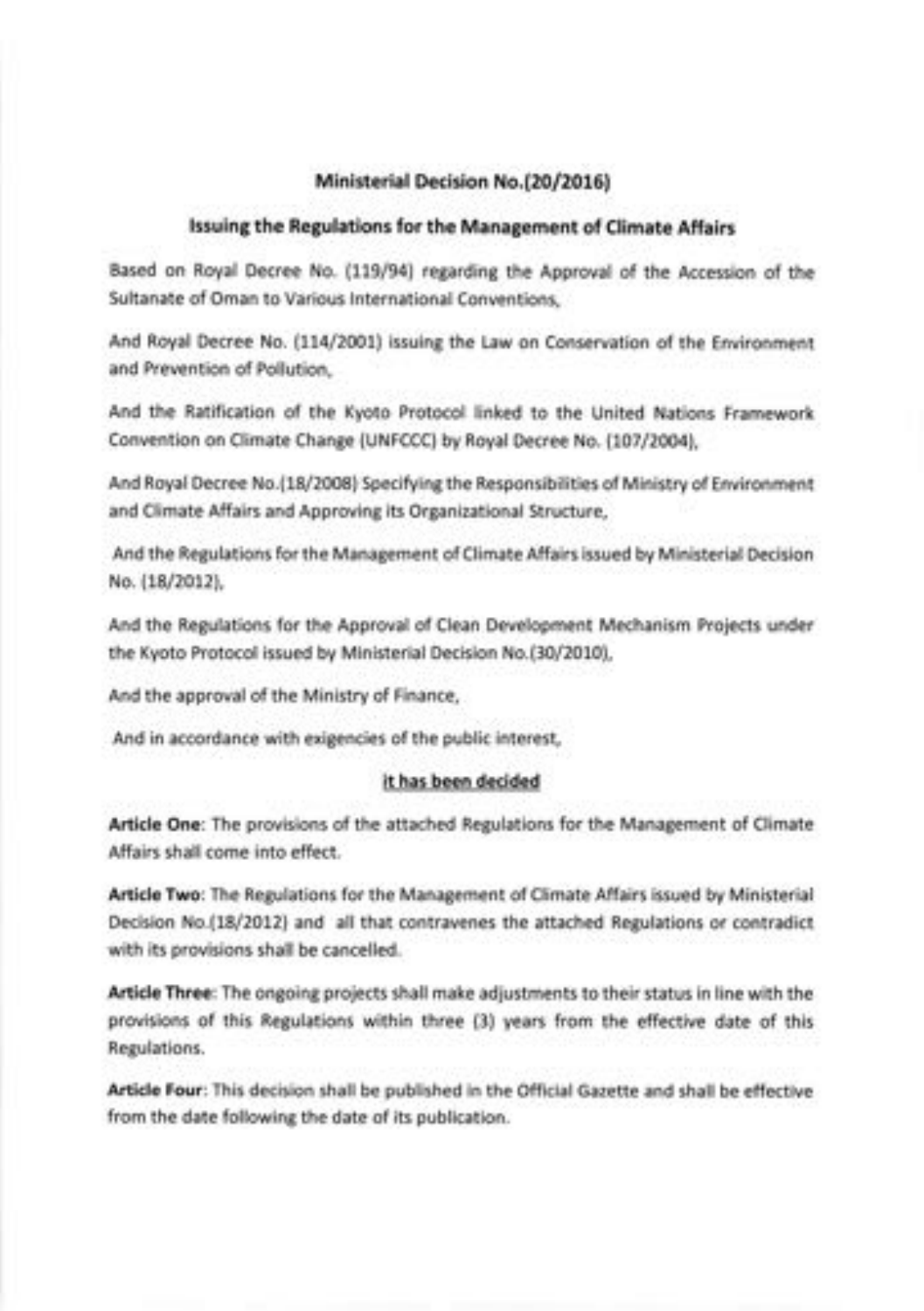Mohammed Bin Salim Bin Said Al Toobi Minister of Environment and Climate Affairs

lssued on:20Jumada al-Thani 1437 AH

Corresponding to: 29 March 2016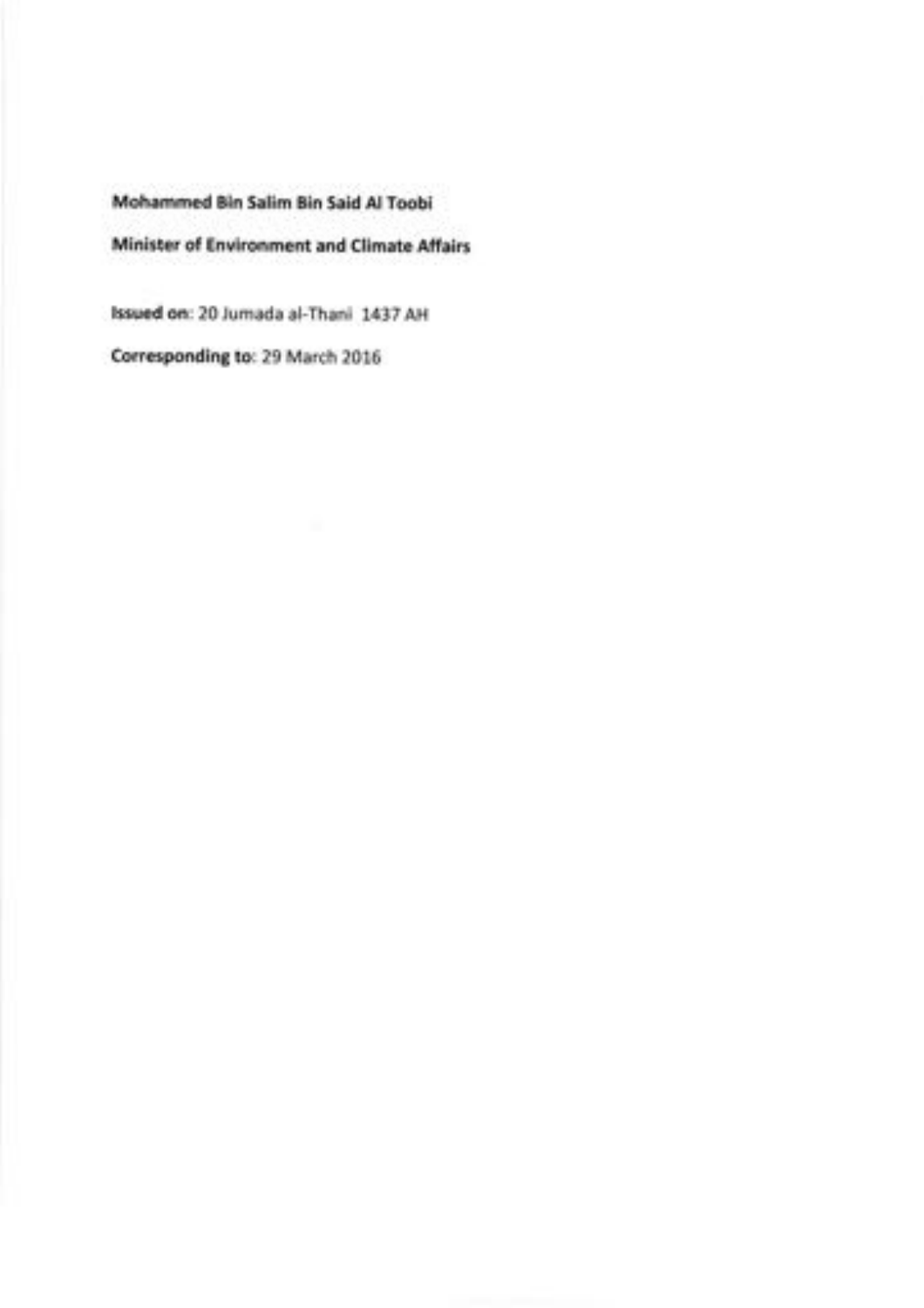## The Regulations for the Management of Climate Affairs

#### Chapter One

### Definitions and General provisions

Article (1): ln the application of the provisions of this Regulations, the following words and expressions shall have the meaning assigned to each of them unless the context otherwise requires.

- 1- Ministry: Ministry of Environment and Climate Affairs
- 2- The Directorate: The Directorate General of Climate Affairs
- 3- Climate Affairs Chapter: a chapter in the Environmental Impact Assessment Study contains climate affairs data and information.
- 4- The Climate System: a totality of the atmosphere, hydrosphere, biosphere, geosphere, and their interactions.
- 5- Climate Change: a change of climate which is attributed directly or indirectly to human activity that alerts the climate system as well as natural climate variability over comparable time periods such as tide rise, coast erosion, and frequent drastic climate conditions.
- 6- Mitigation: policies and measures that aim at the reduction of greenhouse gases including the improvement of energy production and consumption, increasing the use of low carbon technologies and renewable energy, reusing carbon in industries, and increasing sinks.
- 7- Adaptation: policies and measures that aim at reducing the risk of climate change, increasing the capacity and resilience of the community and the ecosystem in handling risks and adverse effects of climate change.
- 8- Convention: the United Nations Framework Convention on Climate Change adopted on 9 May 1992 in New York.
- 9- Protocol: The Kyoto Protocol linked to the Convention and adopted by the third Conference of the Parties to the Convention in Kyoto, Japan on 11 December 1997.
- 10- Greenhouse Gases (GHG): gaseous constituent of the atmosphere, both natural and anthropogenic, that absorb and emit the infrared radiation, and that are included in Annex (A) of this Regulations.
- 11-Emissions: the release of greenhouse gases from stationary and mobile sources resulting from fuel combustion processes, industrial operations, chemical interactions, leak and other operations.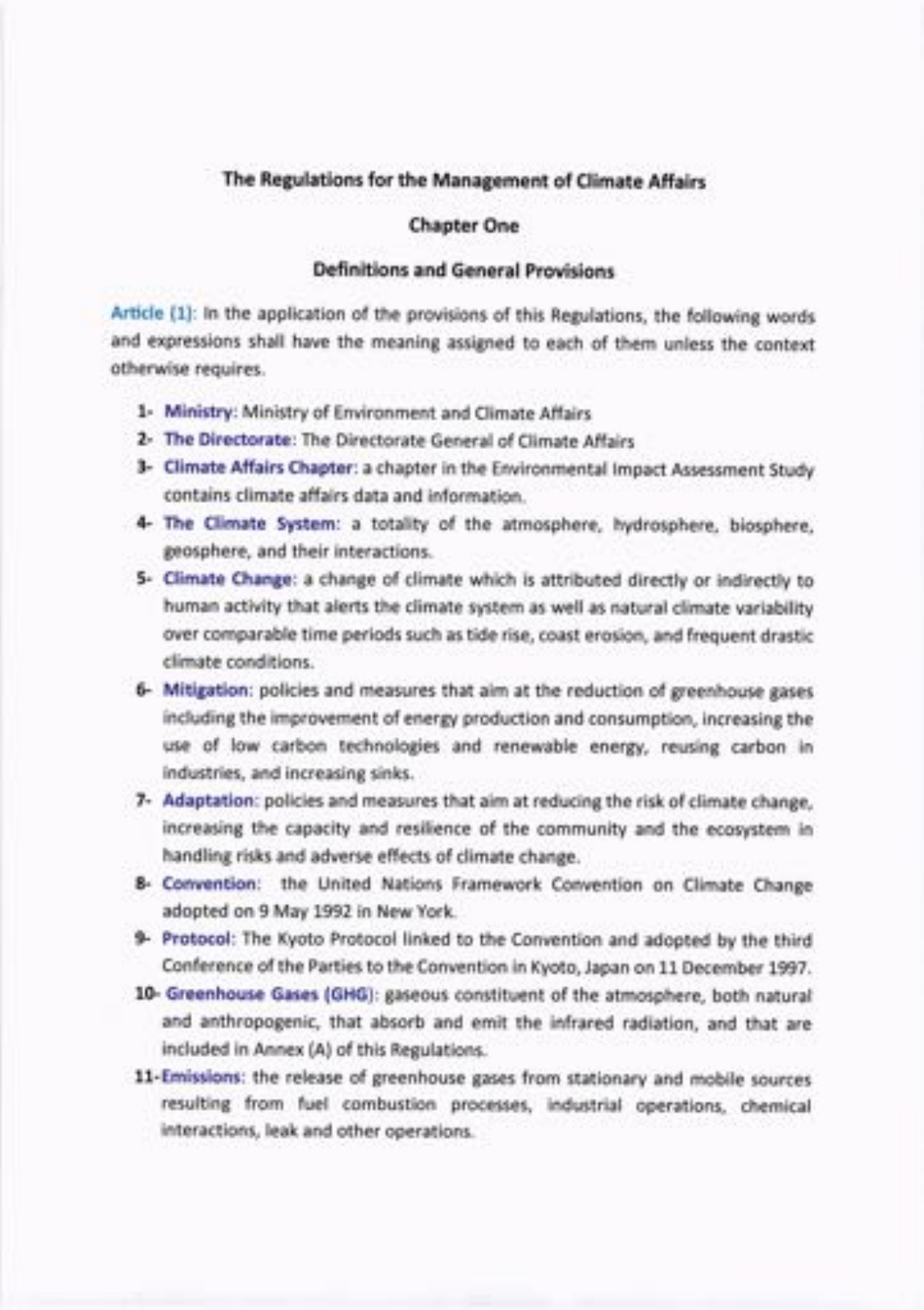- l2-Baseline: the quantitative standard by which emissions of establishment and activities that are subject to obtaining a climate affairs license are measured.
- 13-Owner: Any natural or juristic person owning a project, installation or an area of work or being responsible for management or operation of the same.
- 14-Area of Work: a terrestrial, coastal or a float site in ports or in Exclusive Economic Zone of the Sultanate where one or more sources exist.
- 15-License: a written approval issued by the Directorate including the permission to the owner to complete the operation procedures of the project, establishment, or the area of work as per the specified conditions and controls allowed to control greenhouse gases emissions and eliminate of the adverse effects of climate change.
- 16- Production: extraction and transformation of organic or non-organic raw materials by mechanical and chemical processes into industrial materials, and the re-use of primary industrial materials by mechanical or chemical processes to produce another industrial material with the exemption of packaging, cutting, and welding of primary industrial materials.
- 17-Clean Development Mechanism: one of the Flexible Mechanism defined in Article 12 of the Protocol designed to assist parties included in Annex I to meet their commitments by implementing project in developing countries that reduce emissions, and to achieve sustainable development.

Article 2: Without prejudice to the Regulations for the Approval of Clean development Mechanism Projects under the Kyoto Protocol mentioned above, the provisions of this Regulations shall be applied to projects included in Annex (B) attached to this Regulations.

Article 3: This Directorate of Climate Affairs shall carry out the following tasks:

- 1. Prepare and implement the regulations and decisions related to the management of climate change adaptation and mitigation of its impacts, reduction of greenhouse gases emissions, and the protection of ozone layer.
- 2. Set up the selection criteria of consultancy companies qualified for the development of Climate Affairs Chapter.
- 3. Set up models and guidelines for development of Climate Affairs Chapter, as well as license application forms.
- 4. lssue the license.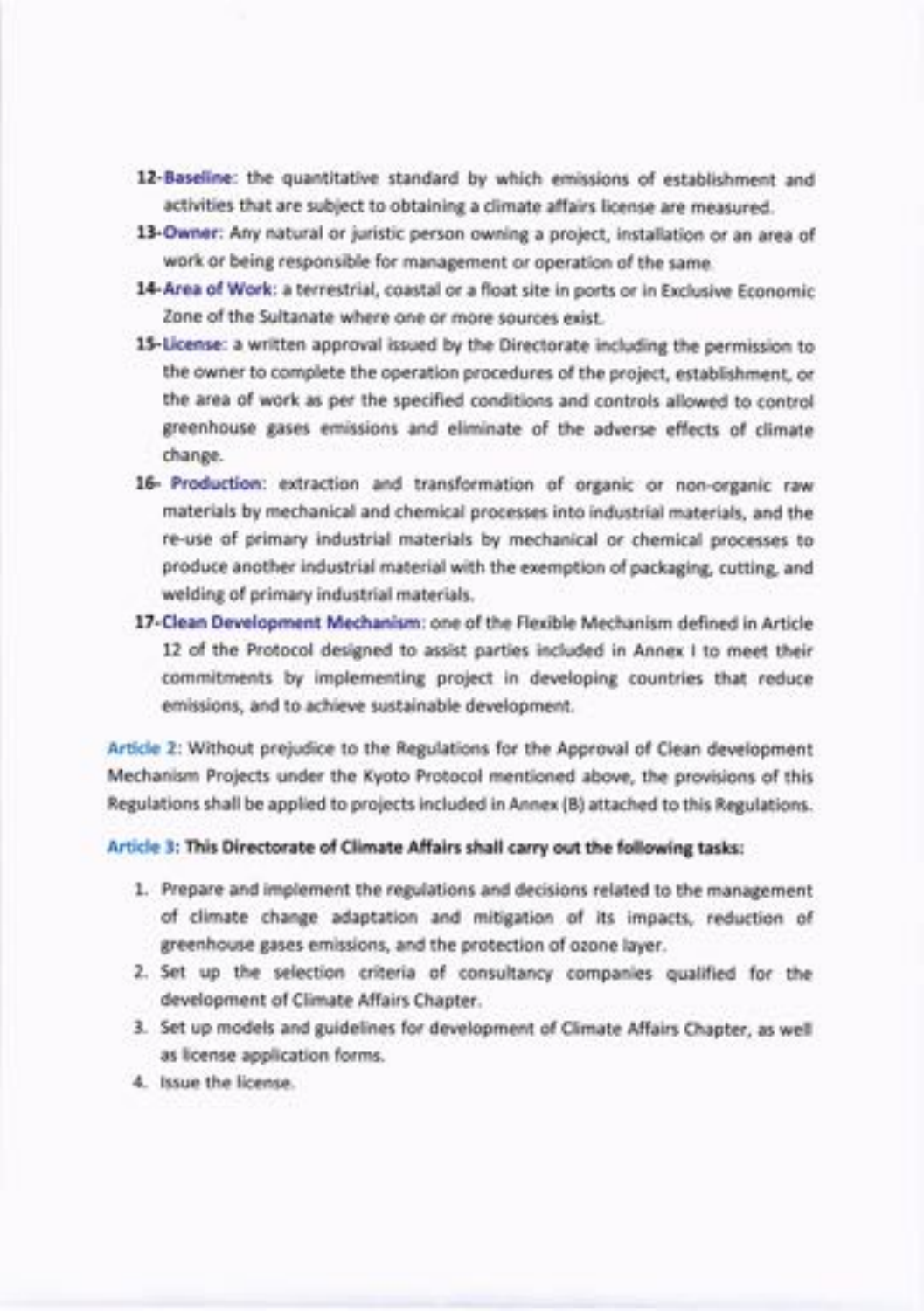- 5. Assess environmental impacts studies and areas of work, and set up climate affairs requirements appropriate for each project.
- 5. Carry out field visits to examine the site proposed for the project, and define the appropriate requirements.
- 7. Develop emissions measurement methods and tools, and samples of periodic reports to be provided by the establishments.
- 8. Establish and operate the networks and systems for monitoring and control of emissions and climate affairs.
- 9. Conduct surveys of greenhouse gases emissions as per the requirements of the Convention.
- 10. Contribute to the development of climate affairs mitigation plans in line with the Sultanate's comprehensive development plans and policies.
- 11. Conduct feasibility study for the development of techniques for climate change adaptation and mitigation of its impacts.
- 12. Participate in the preparation of studies on energy efficiency and renewable energy projects for the reduction of emissions.
- 13. Conduct emissions reduction measures in line with national conditions.
- 14. Prepare and review models of future climate prediction and projections, and review their impacts on the Sultanate.
- 15. Prepare research and studies on assessment of impacts and risks resulting from climate changes.
- 16. Update the list of project included in annex 2 attached to this Regulations each two years or as required.
- 17. Follow up the implementation of license requirements for the ongoing projects, and issue records of evidence for offending projects and establishments.
- 18. lnspect projects and establishments to ensure their commitments to implement the requirement of Climate Affairs License.
- 19. Provide advice, guidance, technical support and capacity building, as possible, to improve the management of climate affairs in projects and establishments.
- 20. Collect and keep data of the projects and establishments subject to the provisions of this Regulations in a database relative to the same.

Article (4): The environmental consultancy companies that develop climate affairs chapter or any reports or procedures related to the implementation of this Regulations shall register with the Directorate General of Environmental Affairs as per the registration requirements and procedures applicable in the Ministry.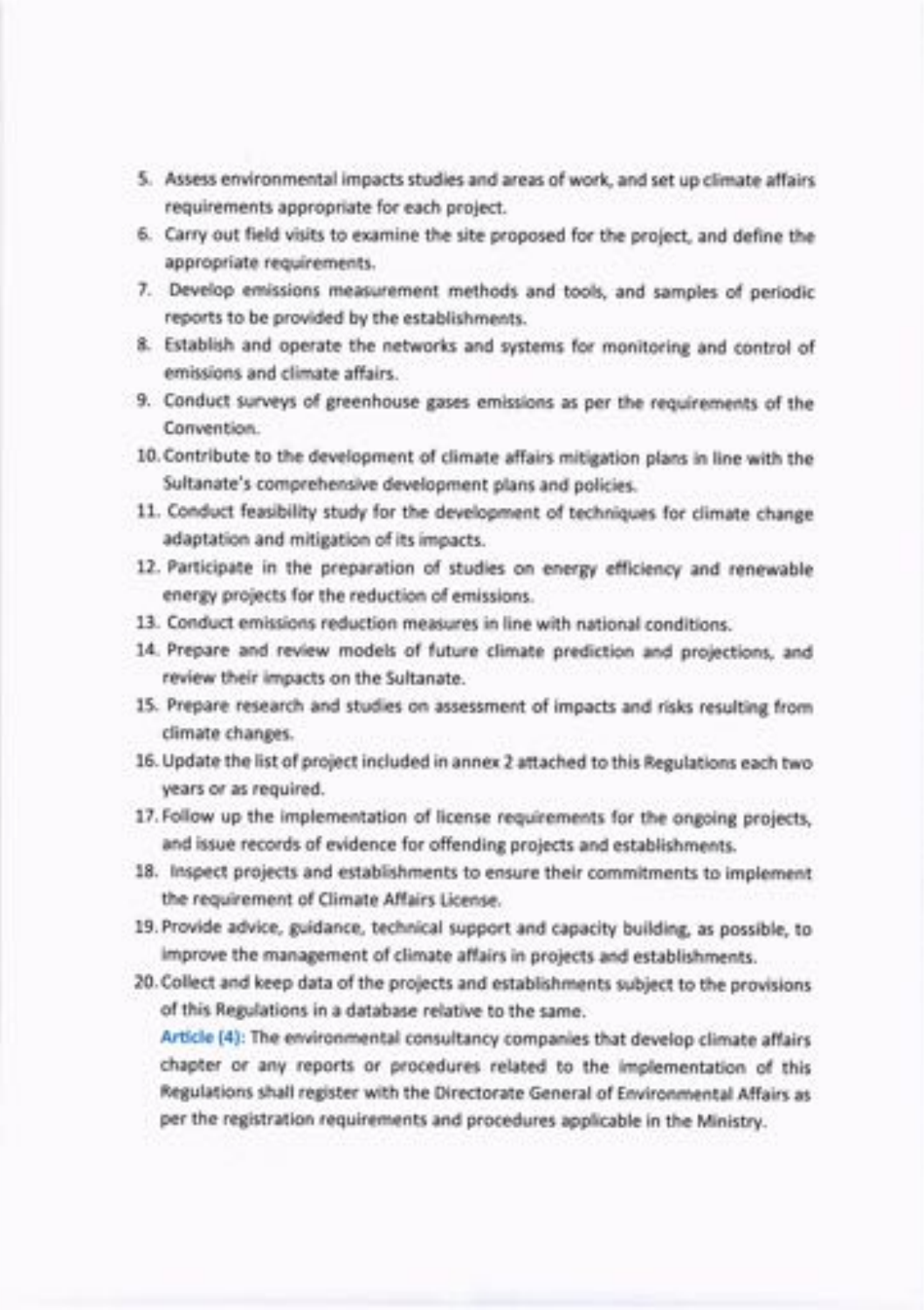# Chapter Two

## Licensing Procedures

Article (5): The owner of any project, establishment, or area of work classified with the projects and establishments contained in annex (B) attached to this Regulations shall obtain the license as per the provisions of this Regulations.

Article (6): The application for a license shall be submitted to the Directorate on the form prepared for this purpose with the following documents attached:

- 1- The initial approval of the project issued by the Directorate General of Environmental Affairs, and other approvals required for each project.
- 2- An initial report on the amount of greenhouse gases emissions according to the details contained in greenhouse gases scopes indicated in Annex(C) attached to this Regulations.

Article (7): The Directorate shall check the application for license, and issue its decision within thirty (30) days of the applicant fulfillment of required documents. ln case no decision is issued within this period, the application shall be deemed rejected.

Article (8): The licensee shall, after the acceptance of license application, pay the fees indicated in Annex (D) attached to this Regulations.

Article (9): The license is issued for two (2) years, and it can be renewed for one more year or similar periods with the same procedures and conditions, provided that the application forthe renewal shall be submitted within thirty (30) days prior to the expiration date of the license.

#### Chapter Three

### The Commitments of the Licensee

Article (10): the licensee shall submit an annual report on greenhouse gases emissions by the 28<sup>th</sup> of February the following year as per the report models prepared by the Directorate.

Article (11): Those who have been given the license after the 30<sup>th</sup> of September shall be exempted from report submission for that year, provided that the report shall be submitted the next year on the date provided in Article (10) of this Regulations.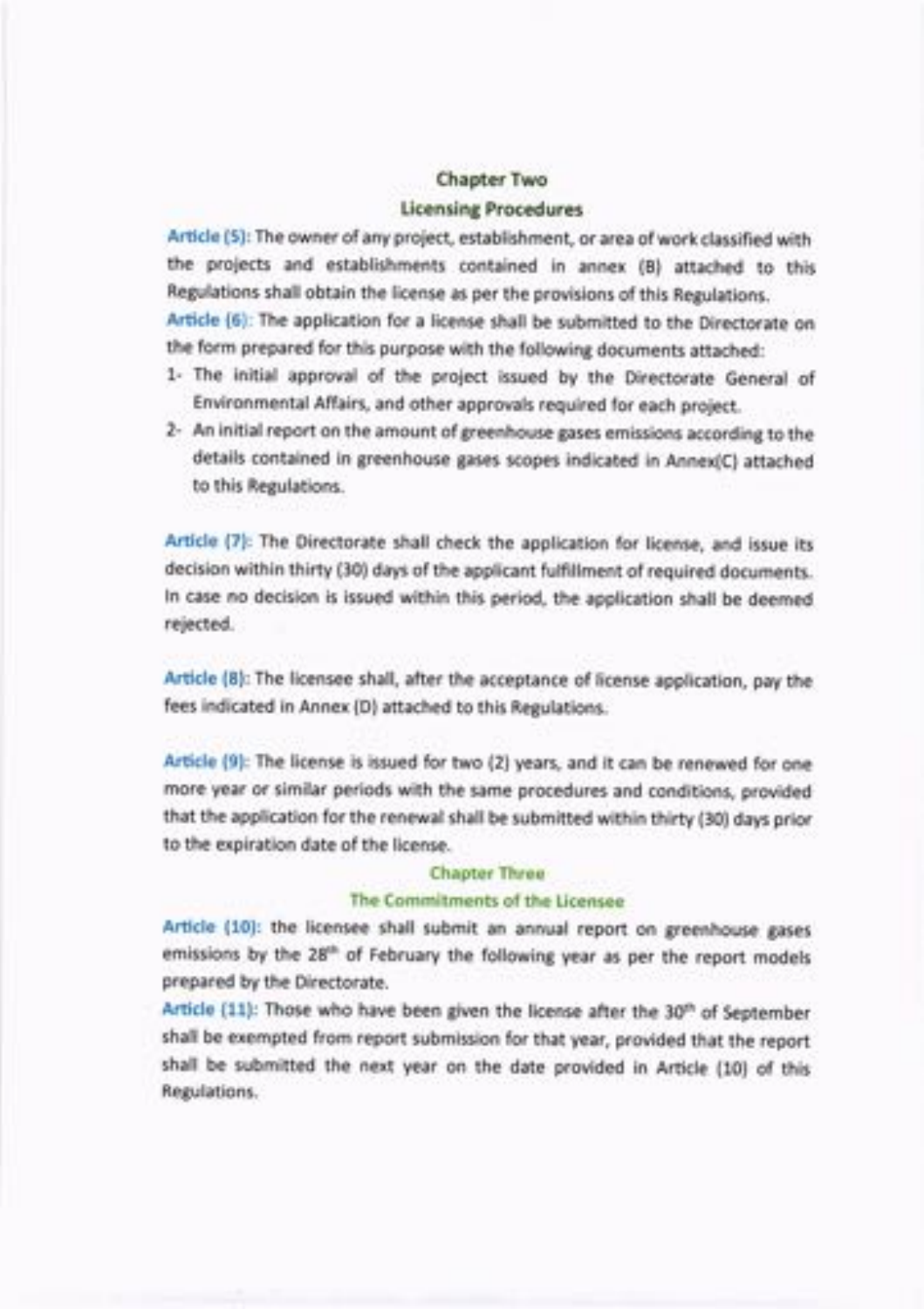Article (12): Licensee shall save the data and information related to the implementation of the requirements contained in the license in specific records created for this purpose, and present them, if requested, to the Ministry's inspectors.

Article (13): Licensee shall take the necessary mitigation measures, particularly the following:

l- Use high-efficient, less energy consuming and low GHG emissions technologies during the design and operation of project or establishment. These practices and technologies shall be included in the periodic reports provided to the Directorate.

2- Provide to the Directorate a plan for greening of project's or establishment's area in a way that ensures the appropriate selection of trees and plants suitable to the local environment conditions and that help to increase absorption areas of greenhouse gases from the atmosphere.

3-Use renewable energy sources according to their technica! and financial feasibility, and use projects of clean development mechanism and similar mechanisms under the convention and the protocol.

4-Use appropriate technical options to reduce power consumption when designing buildings that consume more than 2.500 megawatt / h of electricity per year.

## Article (14): Licensee shall take necessary adaptation measures particularly the following:

1- Take into account the predictable negative effects of climate change on project site or establishment or area of work, and take all necessary adaptation measures and precautions to protect equipment, technologies, raw materials and others from those effects.

2- Take appropriate measures to reduce the impact of rising temperatures on the project, establishment and workers, and apply water use efficiency requirements during drought and water scarcity periods.

3- Include the appropriate adaptation measures in the climate affairs chapter and update it every 5 years.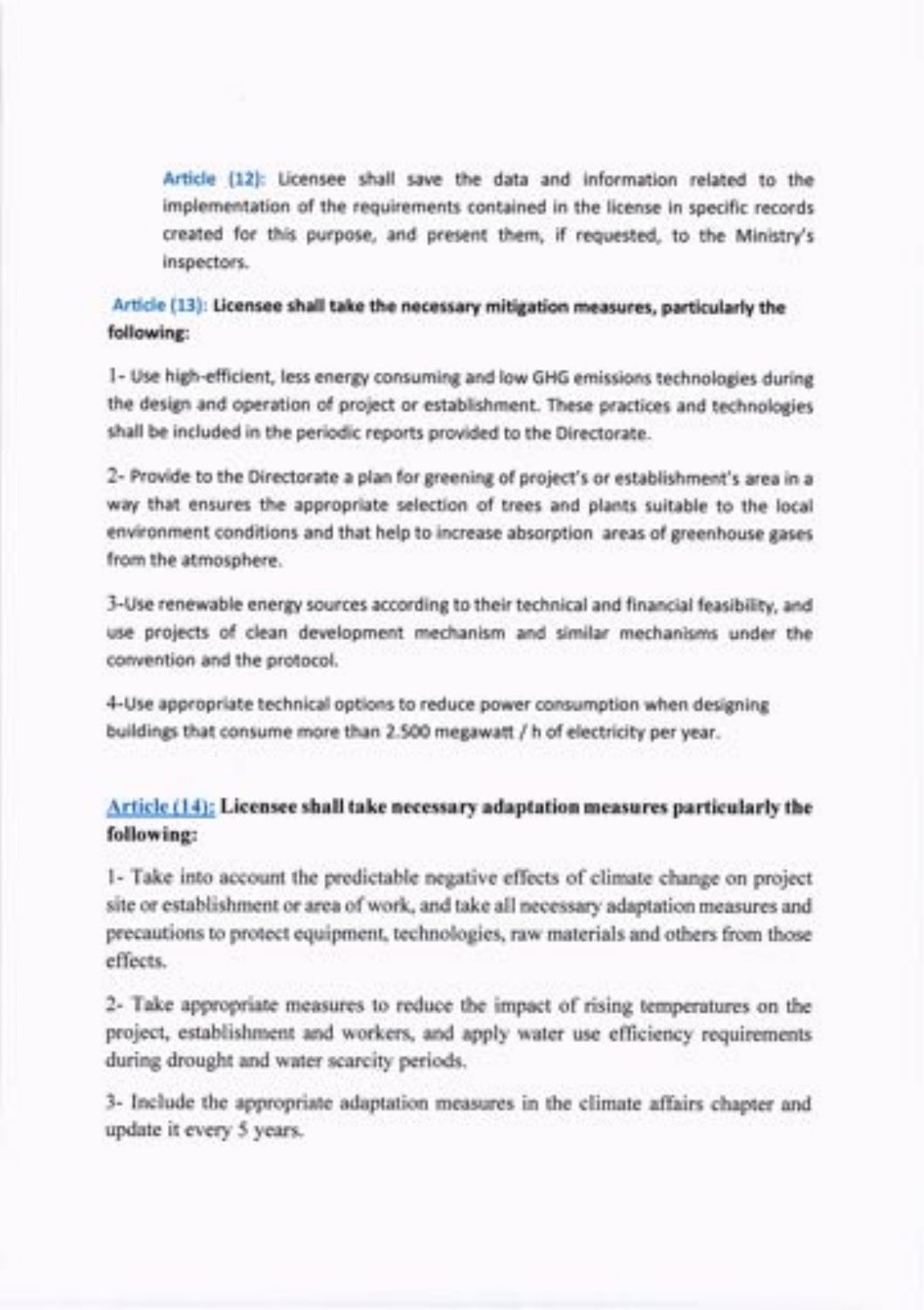# ,r ?k

## Chapter 4

## Administrative Violations and Penalties

Article (15): An administrative fine shall be imposed on the licensee according to the following table for each month or part thereof in case of license non-renewal or delayed delivery of the reports set forth in Article (10) of this Regulations provided that the fine shall not exceed the value of the license fees issued for the project or establishment.

|   | Sector.                              | <b>Baseline</b>                                      | Fine           |
|---|--------------------------------------|------------------------------------------------------|----------------|
|   | <b>Energy and Industry</b>           | More than million tons of CO2<br>equivalent per year | <b>100 OMR</b> |
|   |                                      | 500,000-1000,000 tons of CO2<br>equivalent per year  | <b>50 OMR</b>  |
|   |                                      | 2000-500,000 tons of CO2<br>equivalent per year      | 30 OMR         |
| 2 | Dumping Sites, sewage disposal sites |                                                      | 20 OMR         |
|   | Food industry and refrigeration      |                                                      |                |
|   | Livestock and poultry barns          |                                                      |                |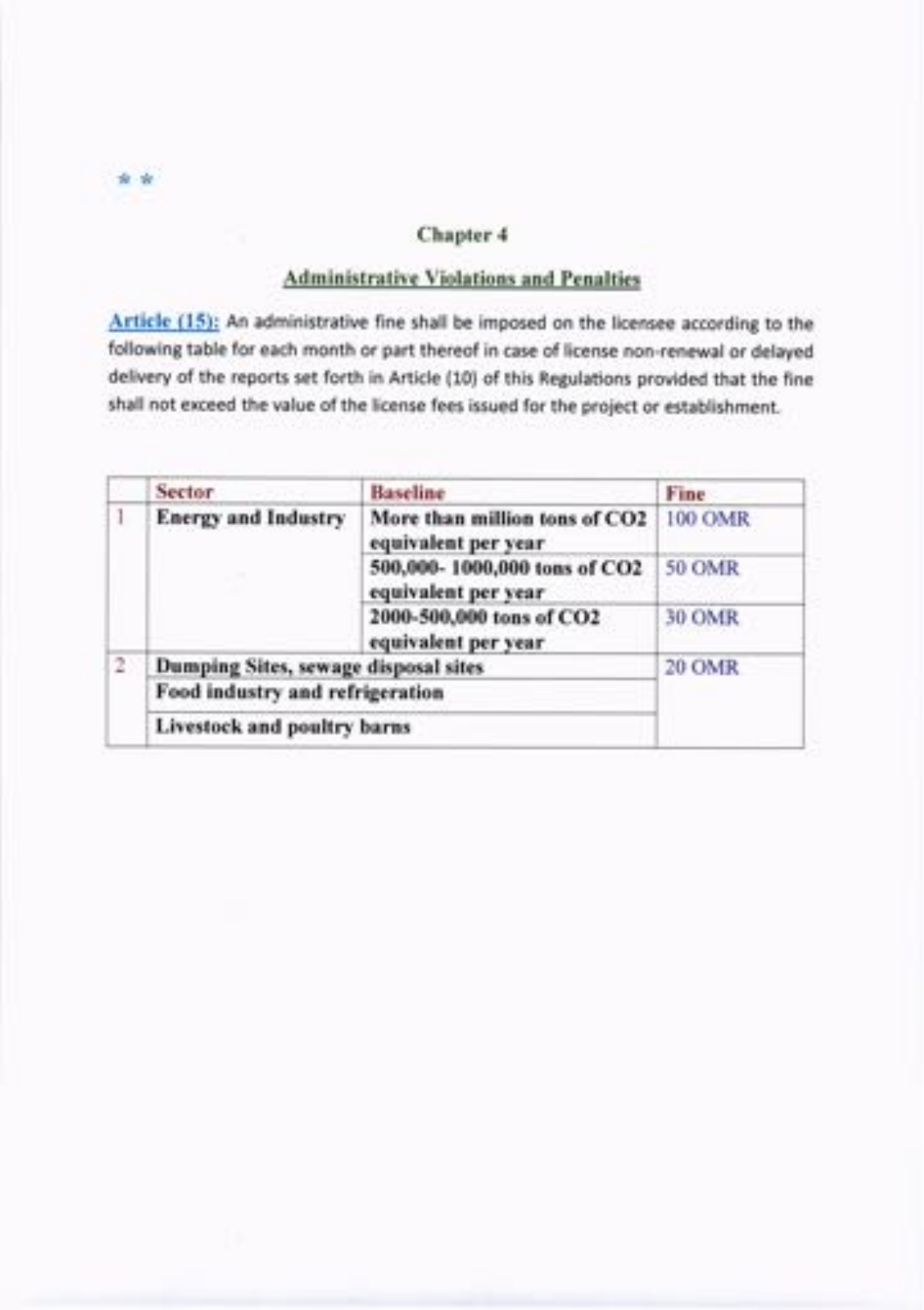Article (16): An administrative fine shall be imposed as per the following table:

|  | Sector                               | Baseline                                           | Fine                  |
|--|--------------------------------------|----------------------------------------------------|-----------------------|
|  | power and Industry                   | More than million tons of CO2<br>per year          | <b>500 OMR</b>        |
|  |                                      | 500,000-1000,000 tons of CO<br>equivalent per year | 200 OMR               |
|  |                                      | 2000-500,000 tons of CO2<br>equivalent per year    | 100 OMR               |
|  | Dumping sites, sewage disposal sites |                                                    | 50 OMR                |
|  | Food industry and refrigeration      |                                                    | a wasan shekarar 1980 |
|  | Livestock and poultry barns          |                                                    |                       |

Article (17): Without prejudice to any severer penalty stipulated in the Law on Conservation of the Environment and Prevention of Pollution or any other law, any offender to the provisions of this Regulations shall be fined as follow:

A- Five thousands Omani Riyal (5000 R.O.) for establishments and projects contained in item "First" of Annex B attached to this Regulations.

B- Three thousands Omani Riyal (3000 R.O.) for establishments and projects contained in item "Second", "Third" and "Fourth" of Annex B attached to this Regulations.

:k ?k ,r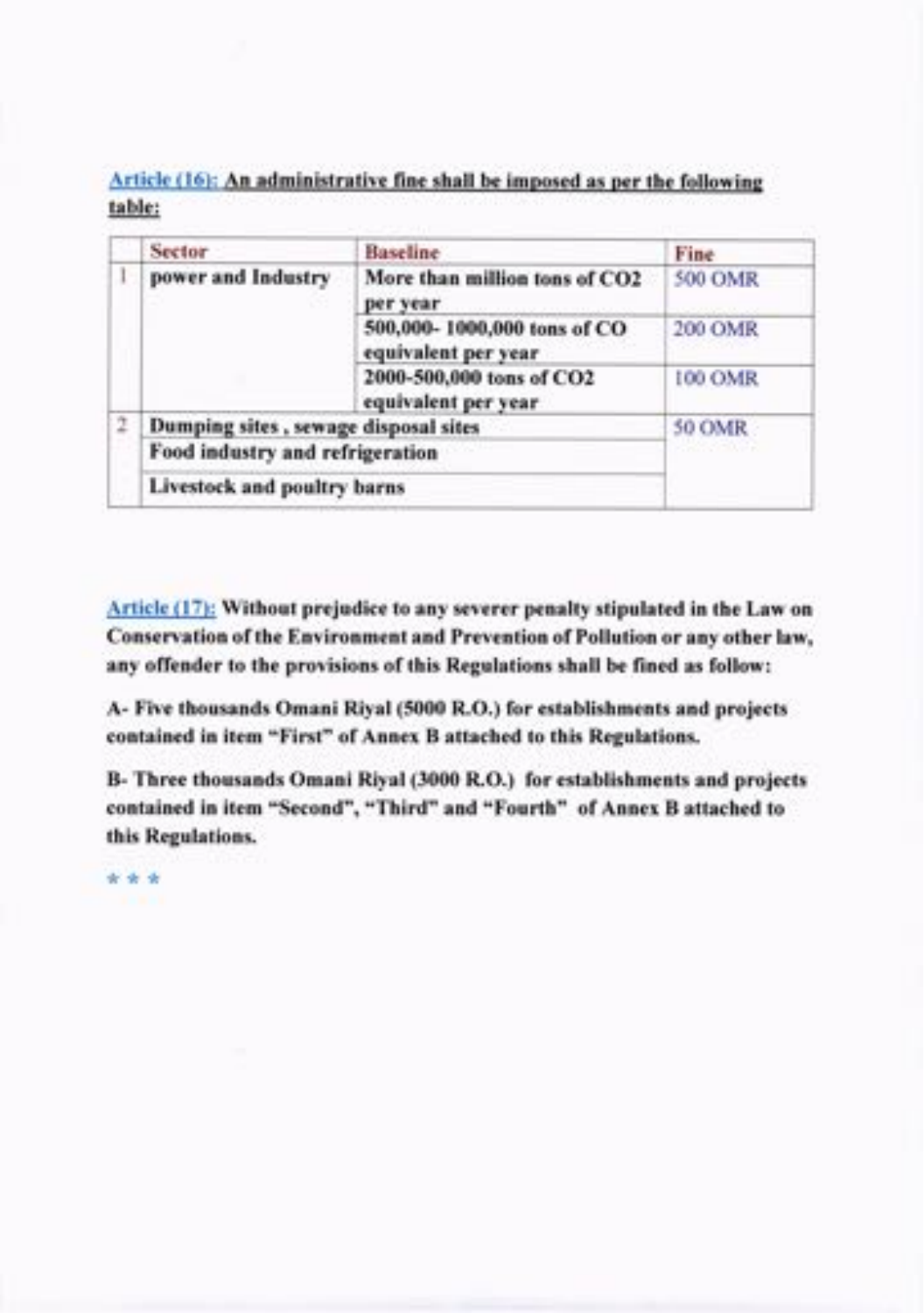

## F Greenhouse Gases:

|   | <b>Greenhouse</b> gas             |
|---|-----------------------------------|
|   | Carbon Dioxide (CO)               |
| 2 | Methane (CH4)                     |
| 3 | Nitrous Oxide (N2O)               |
| 4 | Hydroflorocarbon Compounds (HFCs) |
| 5 | Perflurocarbons (PFCs)            |
| 6 | Sulphur Hexafluoride (SF6)        |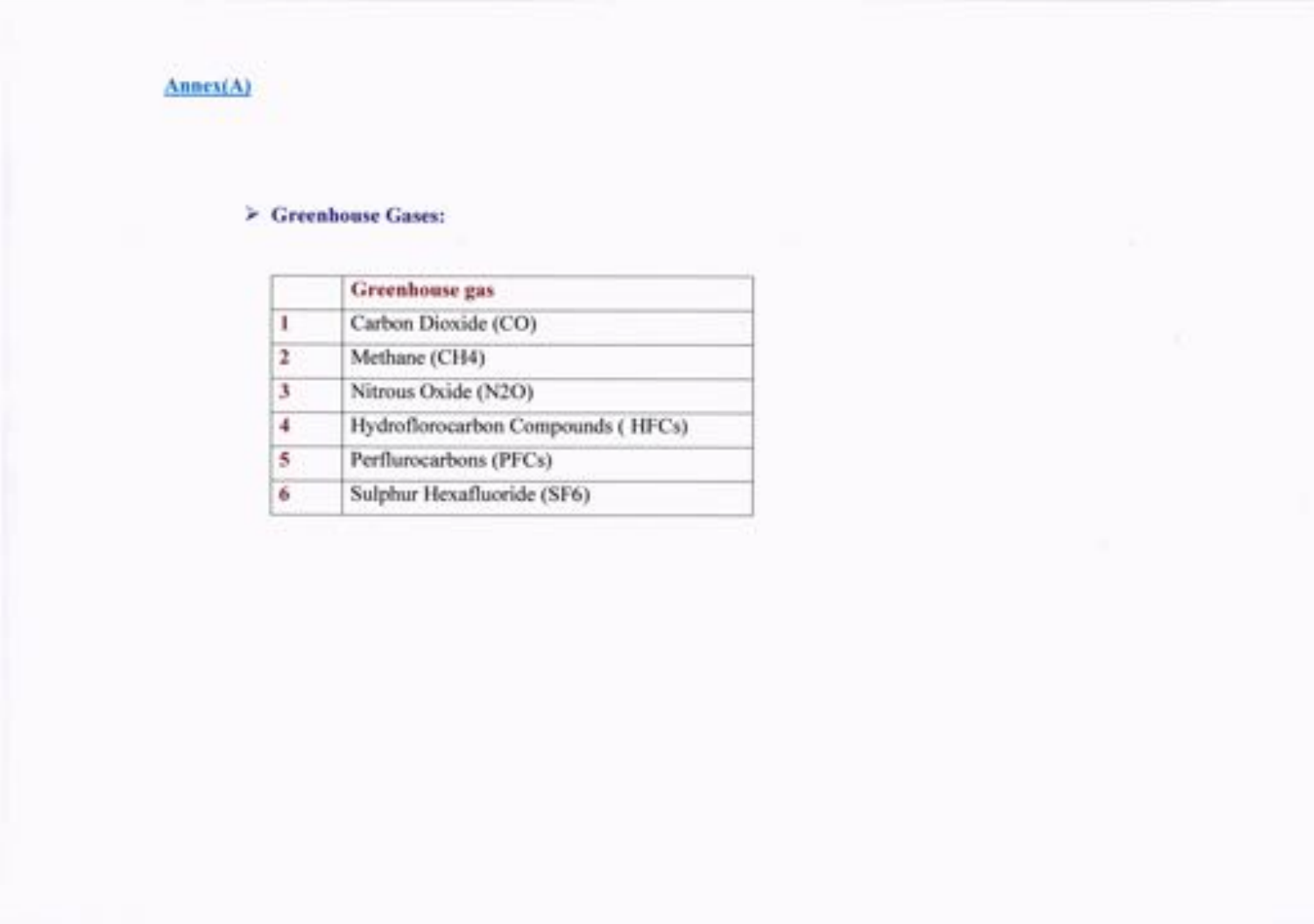# Annex B: Establishments and Projects which are Subject to the Procedures for Obtaining a License

| Sector                 | Activity                                                                                                                                                           | Baseline                                                    |
|------------------------|--------------------------------------------------------------------------------------------------------------------------------------------------------------------|-------------------------------------------------------------|
| Electricity            | Produce electricity by fossil fuel burning                                                                                                                         |                                                             |
| Water<br>desalination  | Desalination by fossil fuel burning                                                                                                                                | Emission of 2000 metric tons of<br>CO2 equivalents per year |
| Oil and natural<br>gas | Exploration and production of oil and natural gas<br>Liquefying and exporting natural gas<br>Transport oil and natural gas through pipes and<br>storage facilities | 0r<br>Production and consumption of                         |
| Oil refineries         | P production of gasoline, kerosene, fuel oil (diesel).<br>lubricants, asphalt (bitumen) and others by oil<br>distillation or re-distillation                       | (30 )TJ of energy per year                                  |

# D First: Energy and Industrv Sector :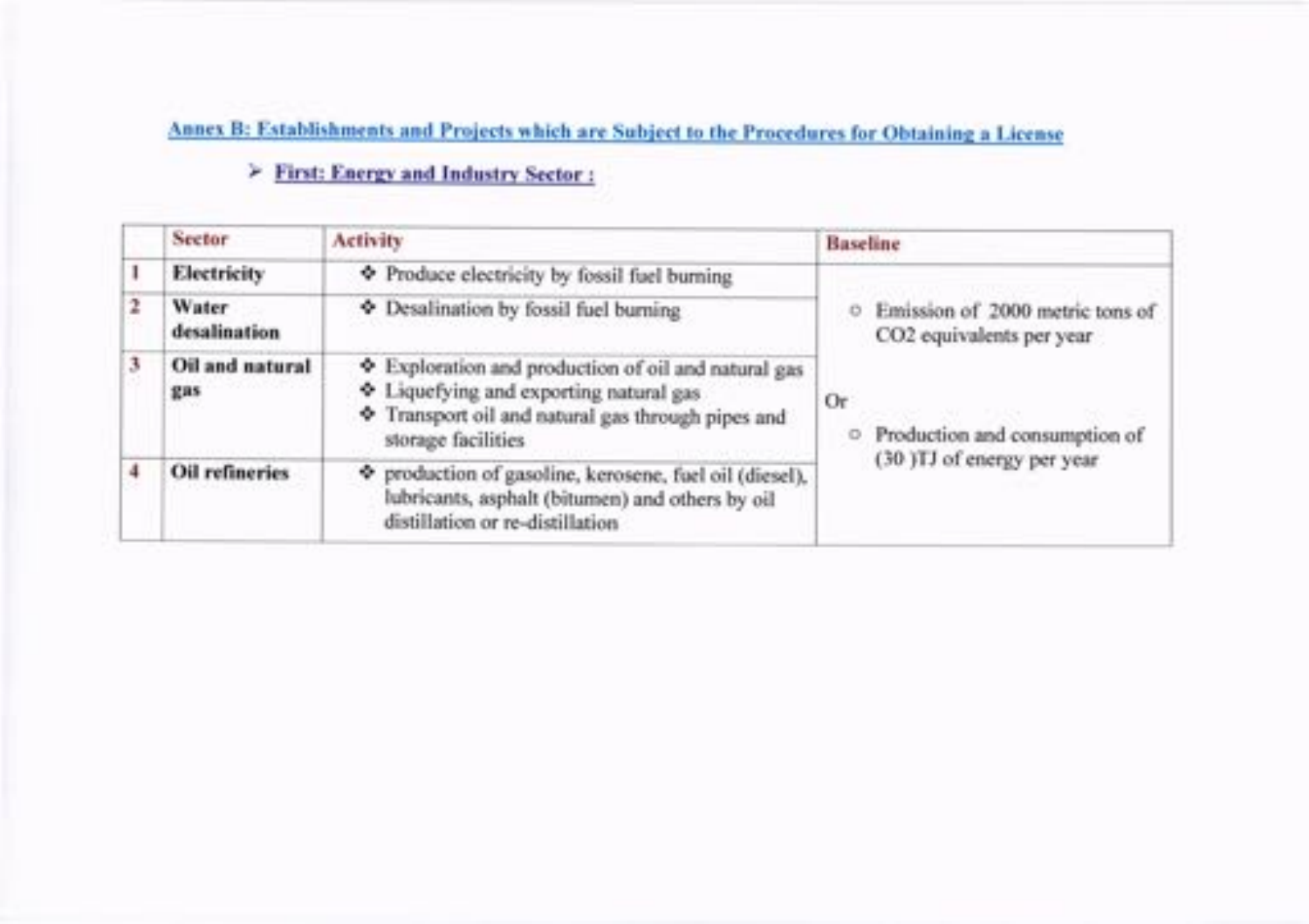|   |                        | The production of non-fluorinated chemicals<br>such as :<br>> Adipic acid<br>> Ammonia<br>> Nitric acid<br>> Hydrogen<br>Production of petrochemicals such as: | C Emission of 2000 metric tons of<br>CO2 equivalents per year<br>Or |
|---|------------------------|----------------------------------------------------------------------------------------------------------------------------------------------------------------|---------------------------------------------------------------------|
| 5 | Chemical<br>industries | > Acrylonitrile<br>> Carbon Black<br>$\geq$ Ethylene<br>> Ethylene dichloride                                                                                  | Production and consumption of (30 )TJ<br>of energy per year         |
|   |                        | > Methanol<br>Phosphoric Acid<br>> Silicon carbide<br>> Soda ash (Sodium carbonate)                                                                            |                                                                     |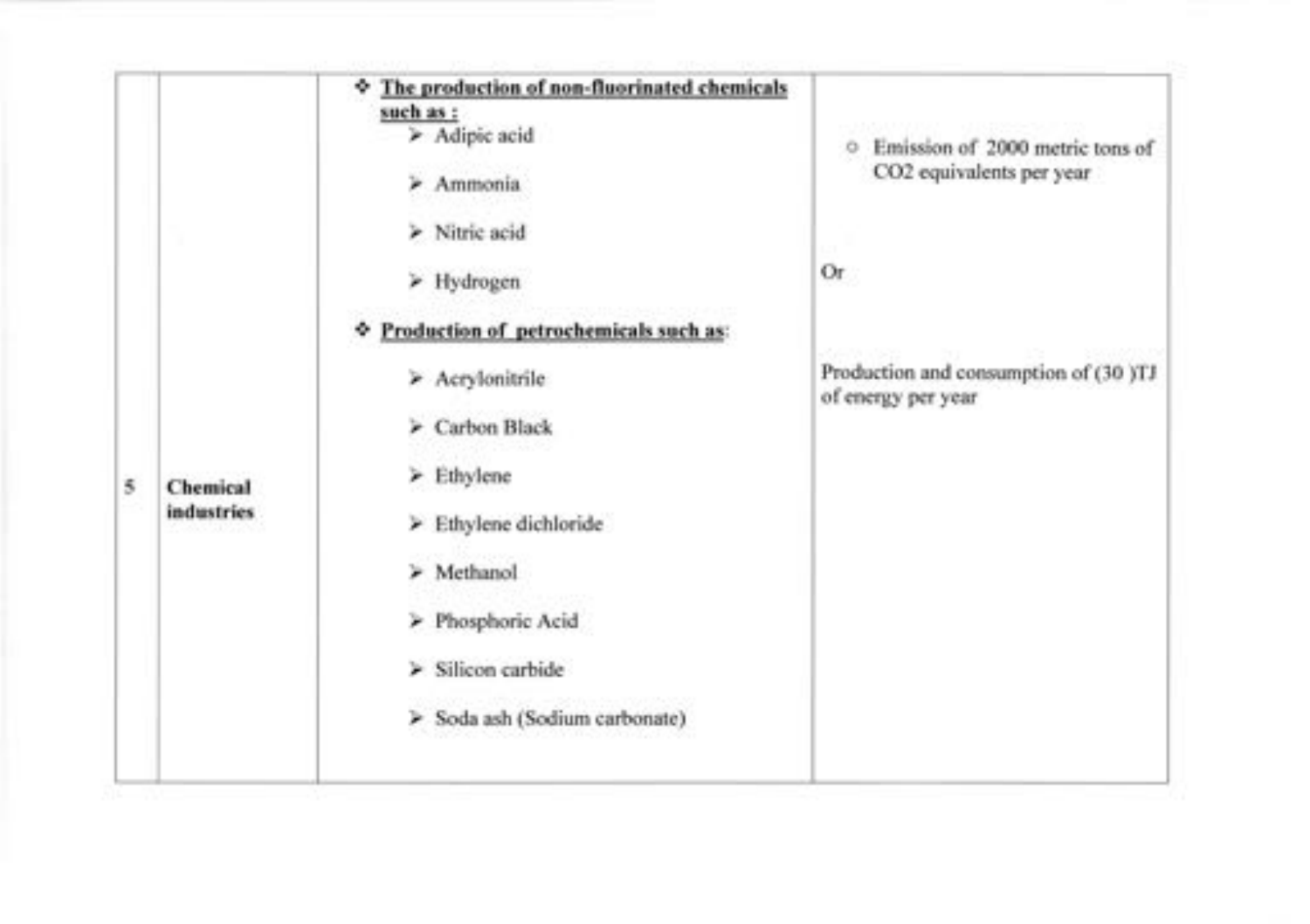| > Titanium Dioxide |  |
|--------------------|--|
|                    |  |
|                    |  |
|                    |  |
|                    |  |
|                    |  |
|                    |  |
|                    |  |
|                    |  |
|                    |  |
|                    |  |
|                    |  |
|                    |  |
|                    |  |
|                    |  |
|                    |  |
|                    |  |
|                    |  |
|                    |  |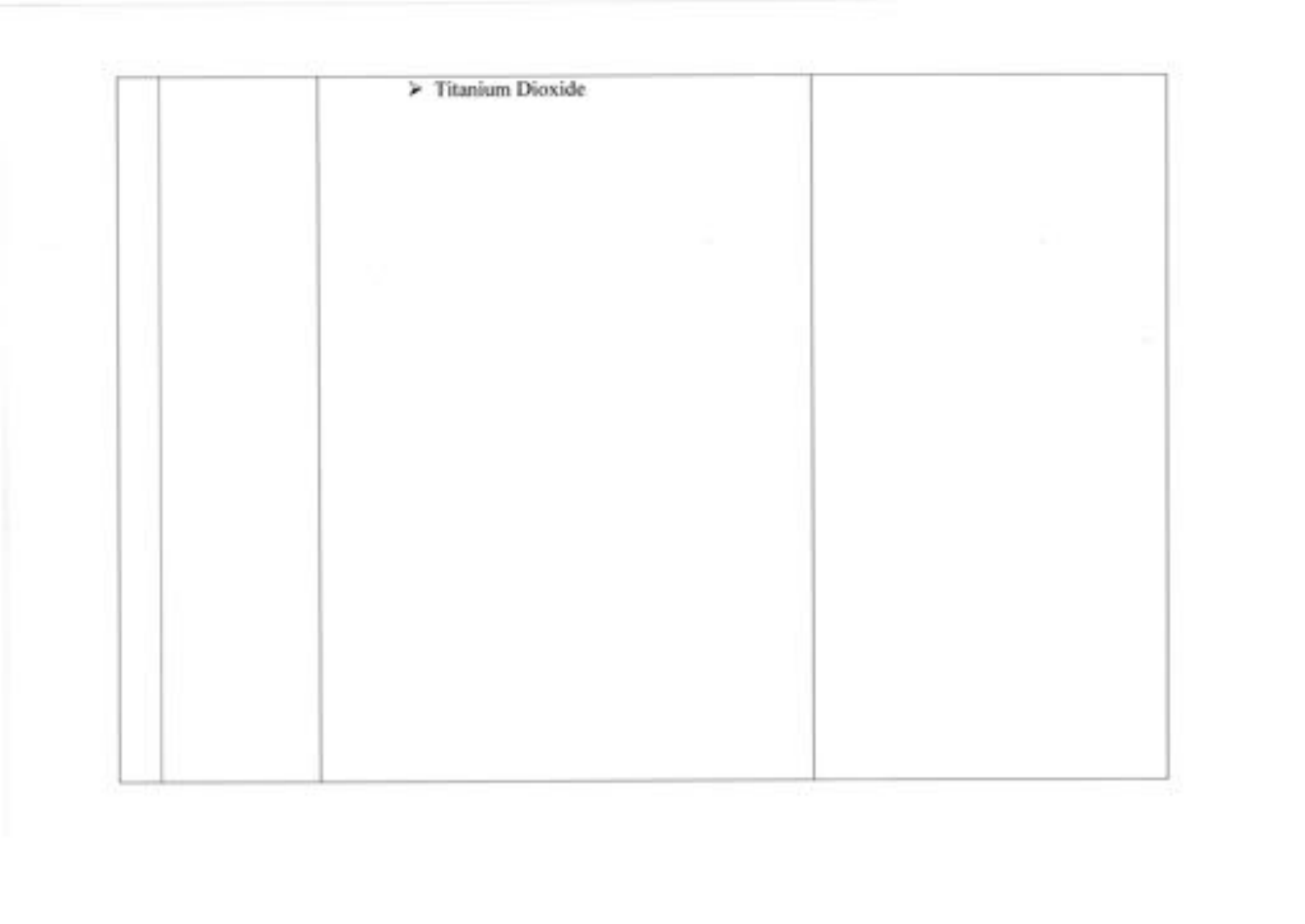| Sector         | Activity                                                                                                                                                                                                                                                                                                       | Baseline                                                              |
|----------------|----------------------------------------------------------------------------------------------------------------------------------------------------------------------------------------------------------------------------------------------------------------------------------------------------------------|-----------------------------------------------------------------------|
| Cont/ Chemical | <b><math>\Phi</math> Emissions from Combustion such as:</b><br>$\ge$ Pesticides<br>> Fertilizers<br>$\geq$ Medicines<br>> Other organic and inorganic chemicals                                                                                                                                                | Emissions of 2000 metric tons of<br>CO2 equivalent per annum.         |
| industries     | Production of fluorinated chemicals such as:<br>۰<br>Perfluorocarbons (PFC)<br>> hydrofluorocarbons (HFC)<br>sulfur hexafluoride (SF6)<br>×<br>nitrogen trifluoride (NF3).<br>×<br>fluorinated gases.<br>×<br>> chlorofluorocarbons (CFCs) and<br>hydrochlorofluorocarbons (HCFCs)<br><b>↑ HFC-23 Disposal</b> | 0r<br>Production or consumption of 30<br>o<br>TJ of energy per annum. |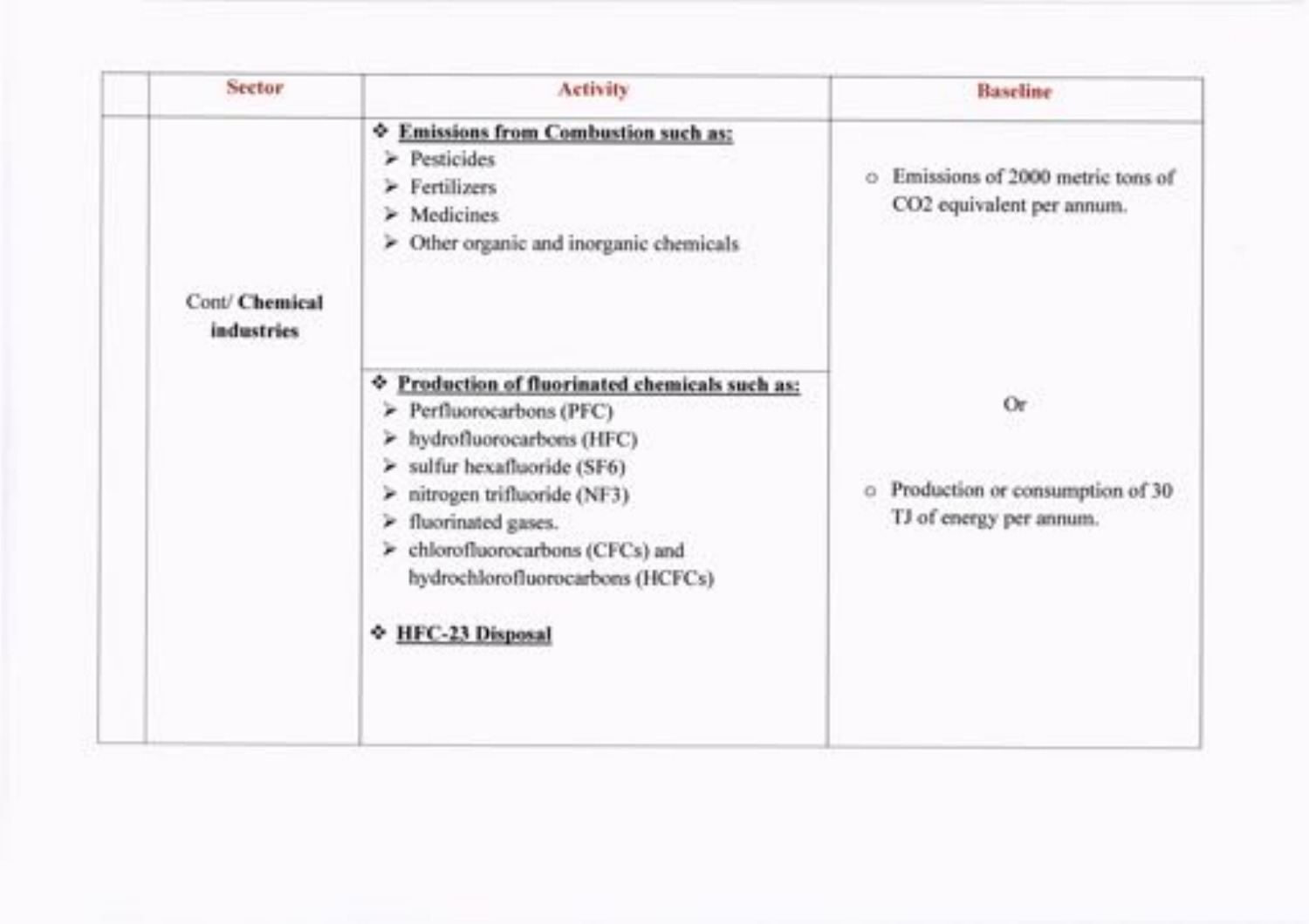|                   | sector                      | Activity                                                                                                                                                                                                                                                          | Baseline                                                                               |
|-------------------|-----------------------------|-------------------------------------------------------------------------------------------------------------------------------------------------------------------------------------------------------------------------------------------------------------------|----------------------------------------------------------------------------------------|
| 6                 | <b>Metals</b> industries    | Metal production from metal ore or scrap metal by<br>۰<br>using electrometallurgy methodologies ,etc. such as:<br>> Primary aluminium.<br>> Alloys and pipes.<br>> Iron and steels.<br>$\ge$ Lead.<br>> Magnesium.<br>$\geq$ Zine.<br>> Copper.<br>> Other metals | o Two thousand (2000)<br>metric tons of CO2<br>equivalent emissions per<br>year.<br>Or |
| $\overline{\tau}$ | Mining<br><b>industries</b> | + Production of:<br>> Cement.<br>$\blacktriangleright$ Glass.<br>$>$ Lime.<br>$\ge$ Coal.<br>> Other metals.                                                                                                                                                      | • Producing or consuming 30<br>terajoules of energy per<br>year.                       |
| 8                 | Paper industry              | Pulp production                                                                                                                                                                                                                                                   |                                                                                        |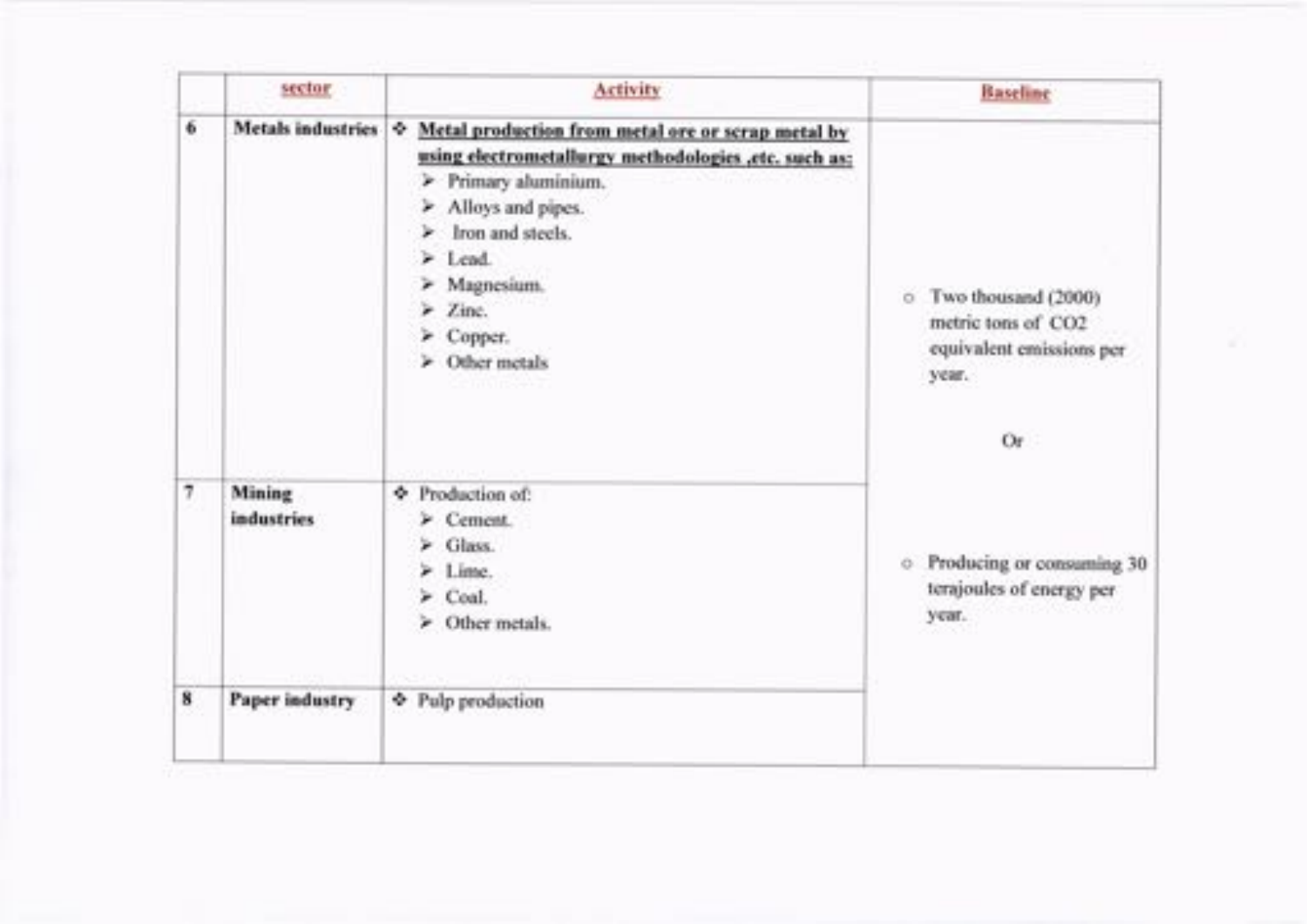|    | Sector.                                                     | <b>Activity</b>                                                                                                                             | <b>Baseline</b>                                           |
|----|-------------------------------------------------------------|---------------------------------------------------------------------------------------------------------------------------------------------|-----------------------------------------------------------|
| 9  | Ozone-depleting and<br>alternative substances<br>industries | ♦ Production of:<br>$\ge$ Foams<br>$\triangleright$ Air conditioners and refrigerators<br>$\triangleright$ Fire extinguishers<br>> Aerosols | 2000 metric tons of CO2<br>equivalent emissions per year. |
| 10 | Fuel and solvents<br>producing and<br>recycling industries  | ♦ Production and recycling of:<br>> Lubricants<br>$\triangleright$ Wax materials<br>$\ge$ Solvents                                          | Or.                                                       |
| 11 | <b>Other industries</b>                                     | <b>↓ Production of:</b><br>Conductors and semiconductors<br>> Plastics<br>$\triangleright$ Paints<br>$\geq$ Biogas<br>> Charcoal            | Producing or consuming 30 TJ of<br>energy per year.       |
|    |                                                             |                                                                                                                                             |                                                           |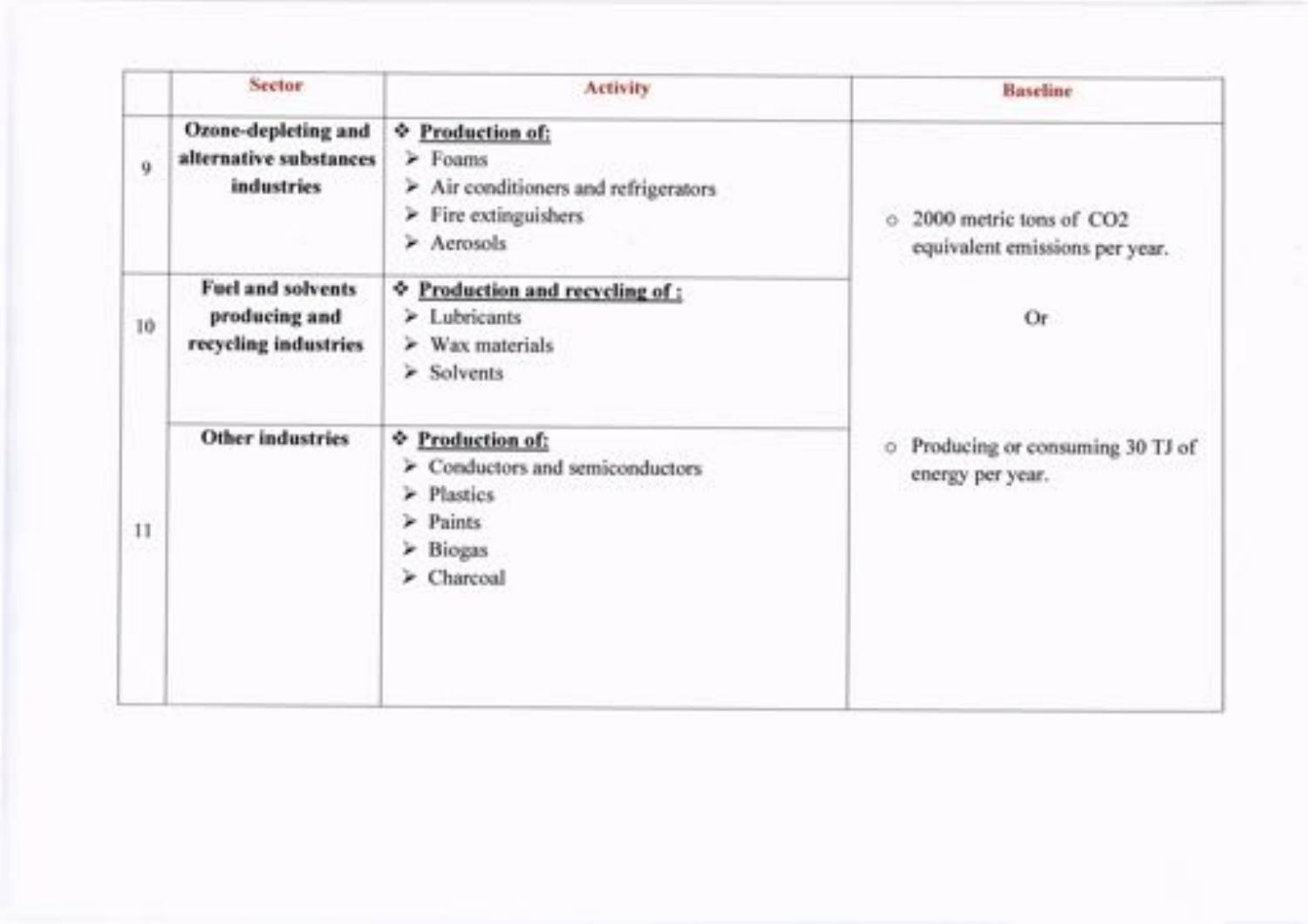# Second: Industrial waste landfills and wastewater sector

|                | sector                               | Activity                                                                                                                                                                                                                    | Volume/capacity                                                                                                                                                      |
|----------------|--------------------------------------|-----------------------------------------------------------------------------------------------------------------------------------------------------------------------------------------------------------------------------|----------------------------------------------------------------------------------------------------------------------------------------------------------------------|
|                | <b>Industrial</b> waste<br>landfills | > Landfilling industrial waste excluding storage<br>of hazardous, building and construction or<br>inert waste.                                                                                                              | Accommodate 200000 or more<br>metric tons of industrial waste for<br>the whole operational period, or<br>receive 14000 metric tons of<br>industrial waste per annum. |
| $\mathfrak{D}$ | <b>Household waste</b><br>landfills  | > Household waste                                                                                                                                                                                                           | Receive 18000 or more metric tons<br>of solid wastes per annum.                                                                                                      |
| 3              | Wastewater                           | > Anaerobic processes for treating non-<br>hazardous industrial wastewater<br>> primary treatment of wastewater<br>> Secondary treatment of wastewater<br>Tertiary treatment of wastewater<br>> Wastewater sludge treatment | Treat 40000 or more cubic meter<br>per day.                                                                                                                          |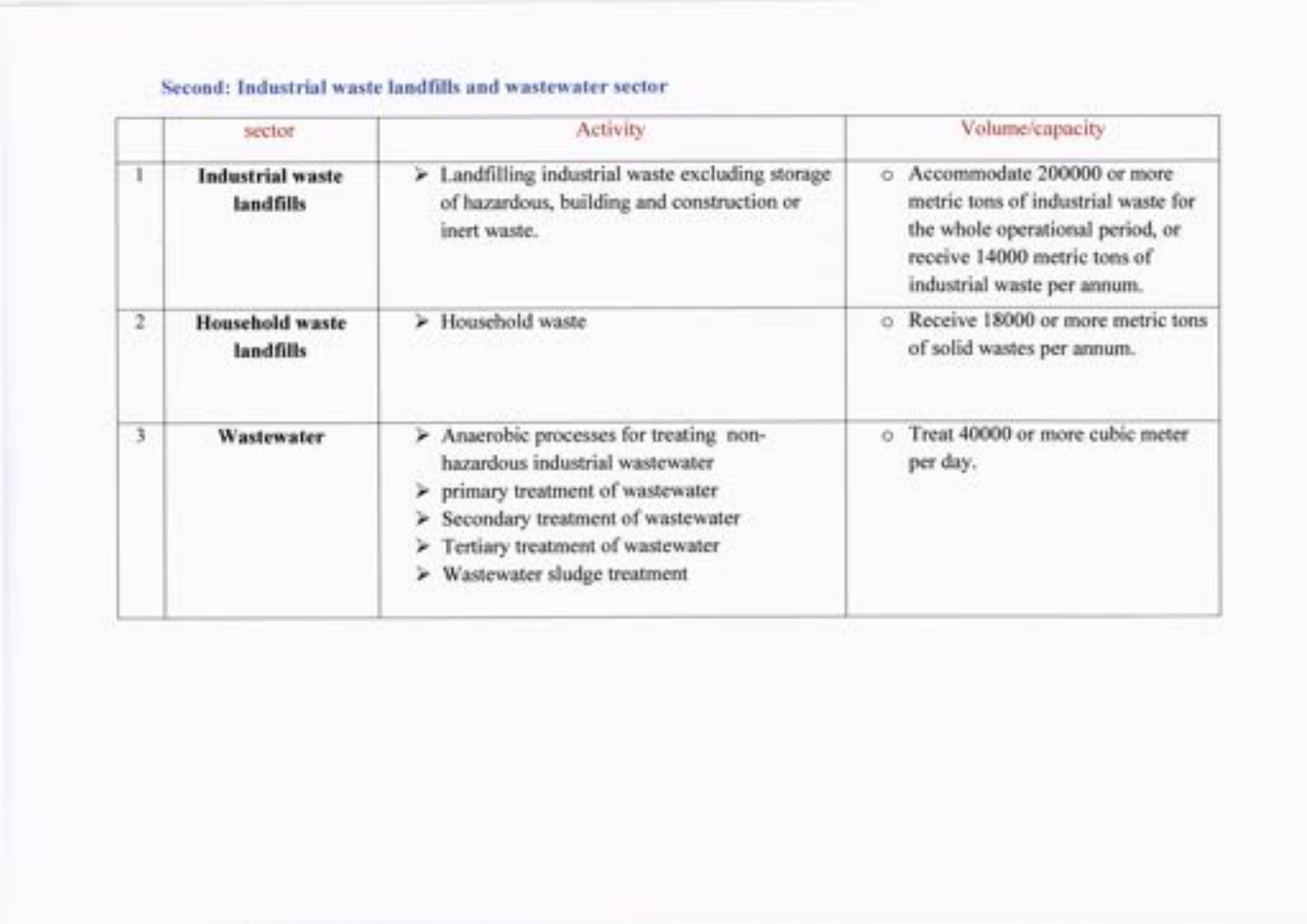| $\ddot{\phantom{1}}$ | Waste recycling | Organic waste recycling<br>ō<br>Industrial waste Recycling<br>$\circ$ | Recycle 2000 tons of CO2 equivalent<br>o.<br>per annum. |
|----------------------|-----------------|-----------------------------------------------------------------------|---------------------------------------------------------|
|                      |                 |                                                                       |                                                         |

# $\geq$  Thrird: food and refrigeration industries

|  | Section       | <b>Activity</b>                                        | <b>Baseline</b>                             |
|--|---------------|--------------------------------------------------------|---------------------------------------------|
|  | Food industry | > Production of poultry meat products.                 |                                             |
|  |               | > Producing and processing milk and dairy<br>products. |                                             |
|  |               | > Packaging of fish products                           | O Consuming 2500 MW/h of power per<br>year. |
|  |               | > Refreshments                                         |                                             |
|  |               | > Mushroom production.                                 |                                             |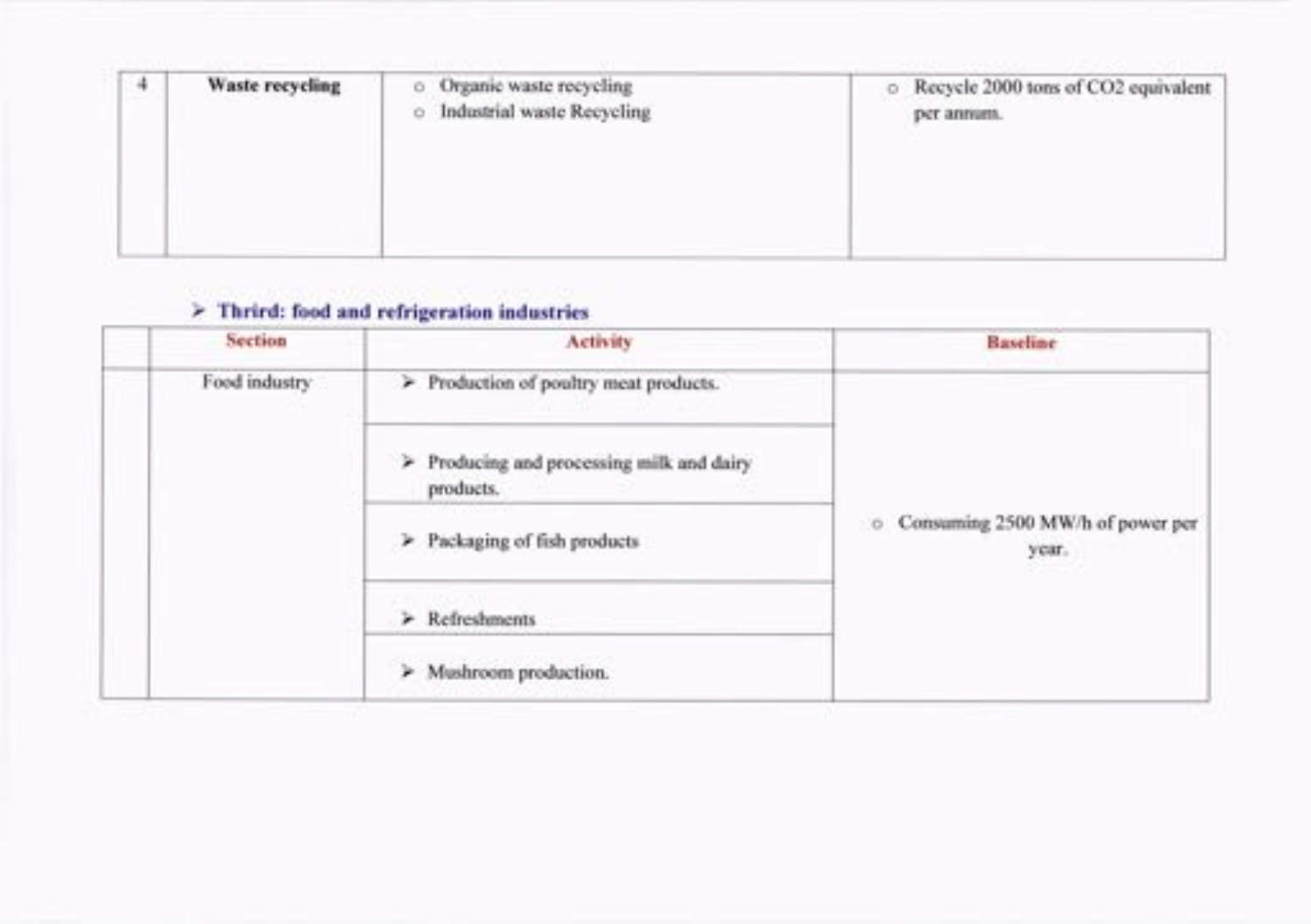| Industrial refrigeration<br>いっぱん ストーマン アイス・アール アール・エンジン アール・アール しゅうしゅうしょう | $\circ$<br>O | Refrigerated warehouses<br>C. Song., Teacher St., an<br>Ice manufacture |  |
|---------------------------------------------------------------------------|--------------|-------------------------------------------------------------------------|--|
|                                                                           |              |                                                                         |  |

# o Four: Livestock and poultry barns

| Sector                                     | <b>Activity</b>                                      | Livestock number/year         |  |
|--------------------------------------------|------------------------------------------------------|-------------------------------|--|
| Poultry barns                              | > Rearing poultry for meat or egg production.        | o 1000000 birds per year.     |  |
|                                            | > Rearing dairy cows.                                | o 1000 dairy cattle per year. |  |
| Livestock barns<br>최근 아이가 어려워서 아이를 보고 있어요. | $\triangleright$ Rearing cattle for meat production. | o 2000 cattle per year.       |  |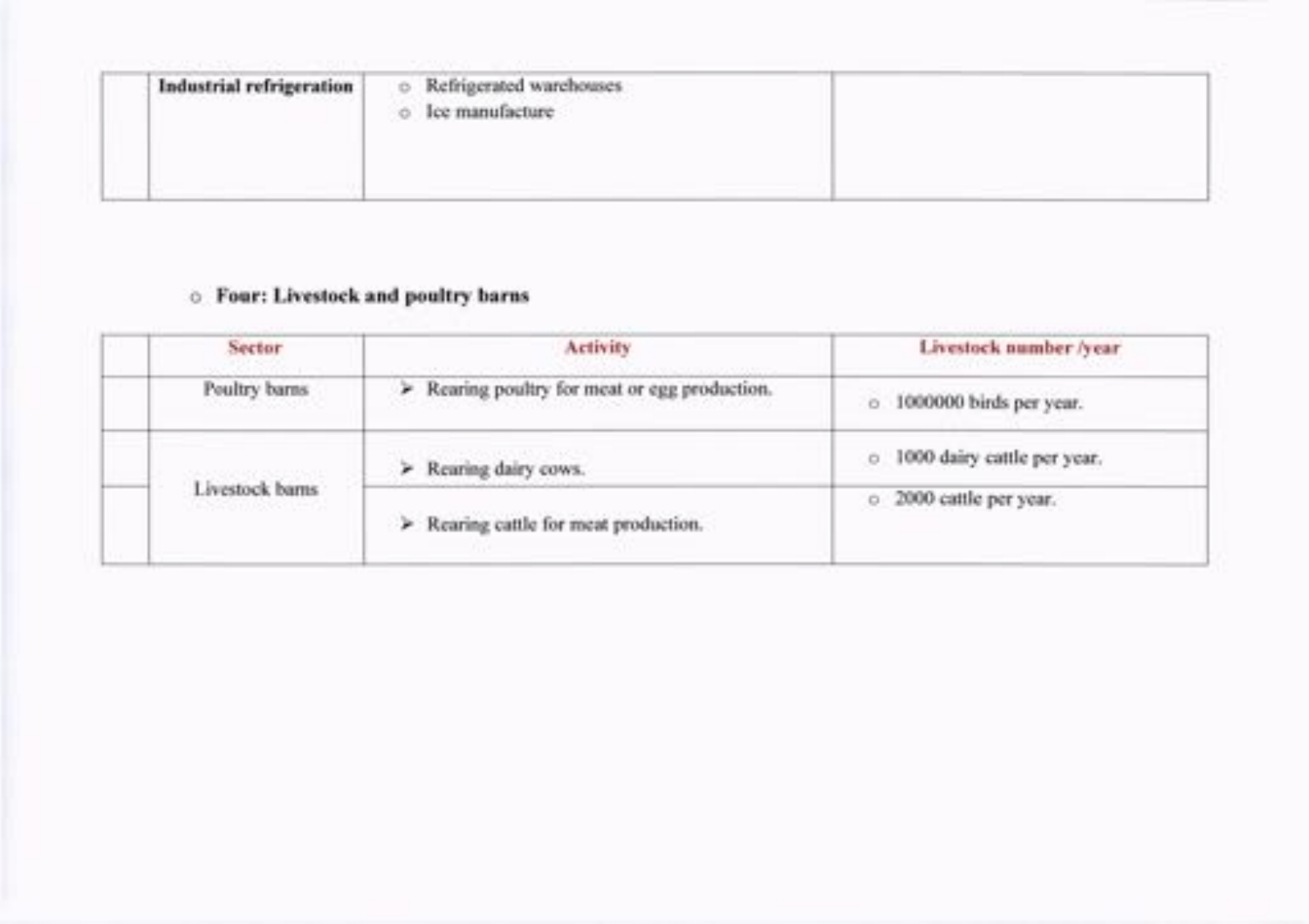Appendix C:Greenhouse Gases Scopes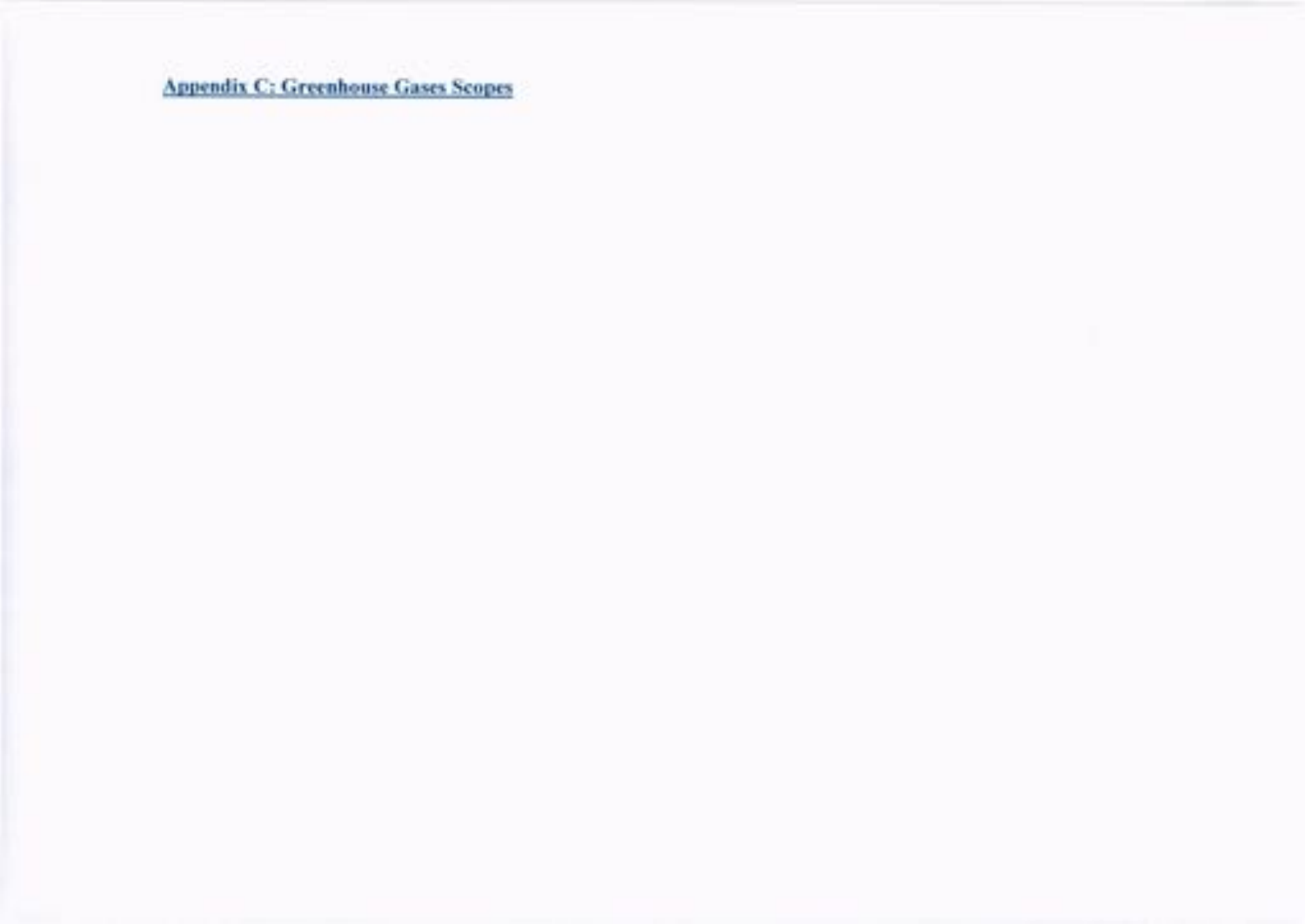| Scope 1                                                                                                                                                                                                                                                                                                                                                                                                                                                                                                                                                                                                                                                                                                                                                                                                                                                                                                                                                                                                                                                                                                                                                                                                                                      | Scope 2                                                                                                                                                                                                                                                                                                                                                                                                                                                                                                                                                                                                                                                                                                                   | Scope 3                                                                                                                                                                                                                                                                                                                                                                                                                                                                                                                                                                                                                                                                                                                                                                                                       |
|----------------------------------------------------------------------------------------------------------------------------------------------------------------------------------------------------------------------------------------------------------------------------------------------------------------------------------------------------------------------------------------------------------------------------------------------------------------------------------------------------------------------------------------------------------------------------------------------------------------------------------------------------------------------------------------------------------------------------------------------------------------------------------------------------------------------------------------------------------------------------------------------------------------------------------------------------------------------------------------------------------------------------------------------------------------------------------------------------------------------------------------------------------------------------------------------------------------------------------------------|---------------------------------------------------------------------------------------------------------------------------------------------------------------------------------------------------------------------------------------------------------------------------------------------------------------------------------------------------------------------------------------------------------------------------------------------------------------------------------------------------------------------------------------------------------------------------------------------------------------------------------------------------------------------------------------------------------------------------|---------------------------------------------------------------------------------------------------------------------------------------------------------------------------------------------------------------------------------------------------------------------------------------------------------------------------------------------------------------------------------------------------------------------------------------------------------------------------------------------------------------------------------------------------------------------------------------------------------------------------------------------------------------------------------------------------------------------------------------------------------------------------------------------------------------|
| Includes direct GHG emissions from sources that are owned or<br>controlled by the establishment, occur within the physical<br>boundaries of the project concerned, and generated from:<br>A-Stationary combustion: from the combustion of fossil fuels to<br>generate electricity, steam and heat by using equipment in a fixed<br>location such as boilers, burners, heaters, furnaces, dryers and<br>engines.<br><b>B- Combustion from transportations:</b><br>Fuel combustion in all transportations owned by the establishment<br>such as vehicles, trucks, tractors, buses, trains (railway) and<br>mobile equipment such as bulldozers and cranes.<br><b>C-Industrial processes:</b><br>Physical and chemical processes other than fuel combustion (e.g.<br>the manufacture of cement, fluorinated gases generated from<br>aluminum smelting process)<br>D- Fugitive emissions:<br>Intentional or unintentional release of GHG for the production,<br>processing, transmission, storage, and use of fuels and other<br>substances such as releases of hydrofluorocarbon from use or<br>maintenance of refrigerators, air conditioners, and leakage of<br>methane from natural gas during transport and from farm animals<br>digestion. | Includes indirect GHG<br>emissions from activities<br>occurring within the physical<br>boundaries of the establishment<br>yet generated from sources or<br>facilities owned or controlled<br>by another establishment which<br>includes the following:<br>A-Purchased electricity: the<br>total indirect GHG emissions<br>from the generation of<br>electricity which is purchased<br>or used by the establishment.<br>B- Purchased cooling and<br>heat: the total indirect GHG<br>emissions generated from<br>cooling and heat purchased or<br>used by the establishment.<br>C-Purchased steam: the total<br>indirect GHG emissions<br>associated with generation of<br>steam purchased or used by the<br>establishment. | Indirect GHG emissions which are not<br>included in scope 2:<br>A- Solid waste: the total Indirect GHG<br>emissions resulted from burning and<br>degradation of the solid waste of the<br>establishment.<br>B- Wastewater: the total Indirect GHG<br>emissions associated with the<br>establishment's wastewater.<br>C- Additional sources: the total Indirect<br>GHG emissions from additional sources.<br>such as extraction and transport of raw<br>materials or goods which are produced.<br>or purchased, or transporting workers.<br>by vehicles not owned by the<br>establishment.<br>D- In case Appendix (A), (B) and (C) of<br>scope 3 owned or controlled by the<br>establishment and within the physical<br>boundaries of the project, relevant GHG<br>emissions will be measured under scope<br>ь |